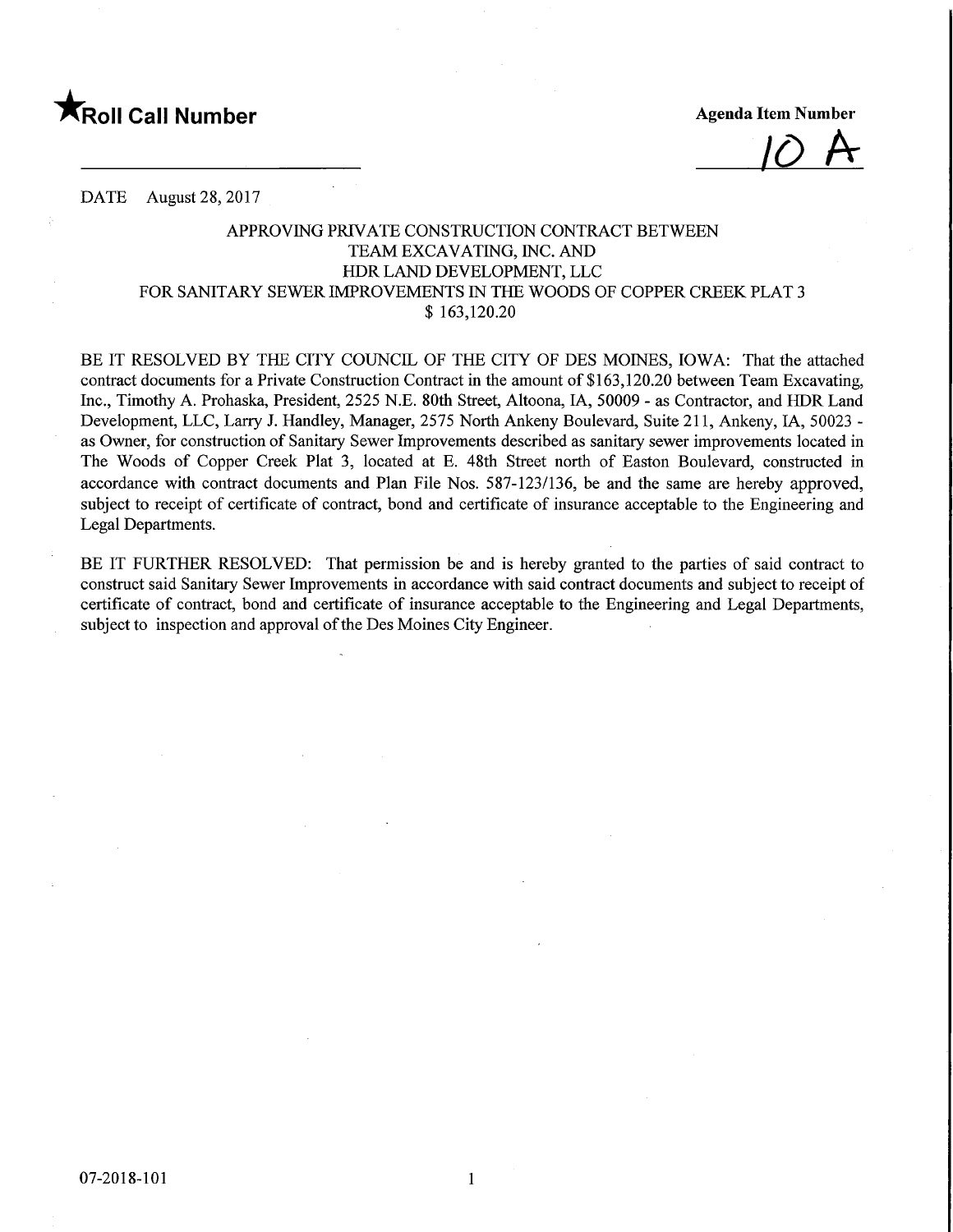



DATE August 28, 2017

Activity ID: 07-2018-101

Moved by to adopt.

FORM APPROVED:

Kathleen Vanderpbol Deputy City Attorney

 $\mathbb{Z}$  Funding Source: All project costs are to be paid by the Owner(s), HDR Land Development, LLC

| <b>COWNIE</b><br><b>COLEMAN</b><br><b>GATTO</b><br><b>GRAY</b><br><b>HENSLEY</b><br><b>MOORE</b><br><b>WESTERGAARD</b><br><b>TOTAL</b> | <b>COUNCIL ACTION</b> | <b>YEAS</b> | <b>NAYS</b> | <b>PASS</b> | <b>ABSENT</b>   |
|----------------------------------------------------------------------------------------------------------------------------------------|-----------------------|-------------|-------------|-------------|-----------------|
|                                                                                                                                        |                       |             |             |             |                 |
|                                                                                                                                        |                       |             |             |             |                 |
|                                                                                                                                        |                       |             |             |             |                 |
|                                                                                                                                        |                       |             |             |             |                 |
|                                                                                                                                        |                       |             |             |             |                 |
|                                                                                                                                        |                       |             |             |             |                 |
|                                                                                                                                        |                       |             |             |             |                 |
|                                                                                                                                        |                       |             |             |             |                 |
|                                                                                                                                        | <b>MOTION CARRIED</b> |             |             |             | <b>APPROVED</b> |

I, Diane Rauh, City Clerk of said City Council, hereby certify that at a meeting of the City Council, held on the above date, among other proceedings the above was adopted.

IN WITNESS WHEREOF, I have hereunto set my hand and affixed my seal the day and year first above written.